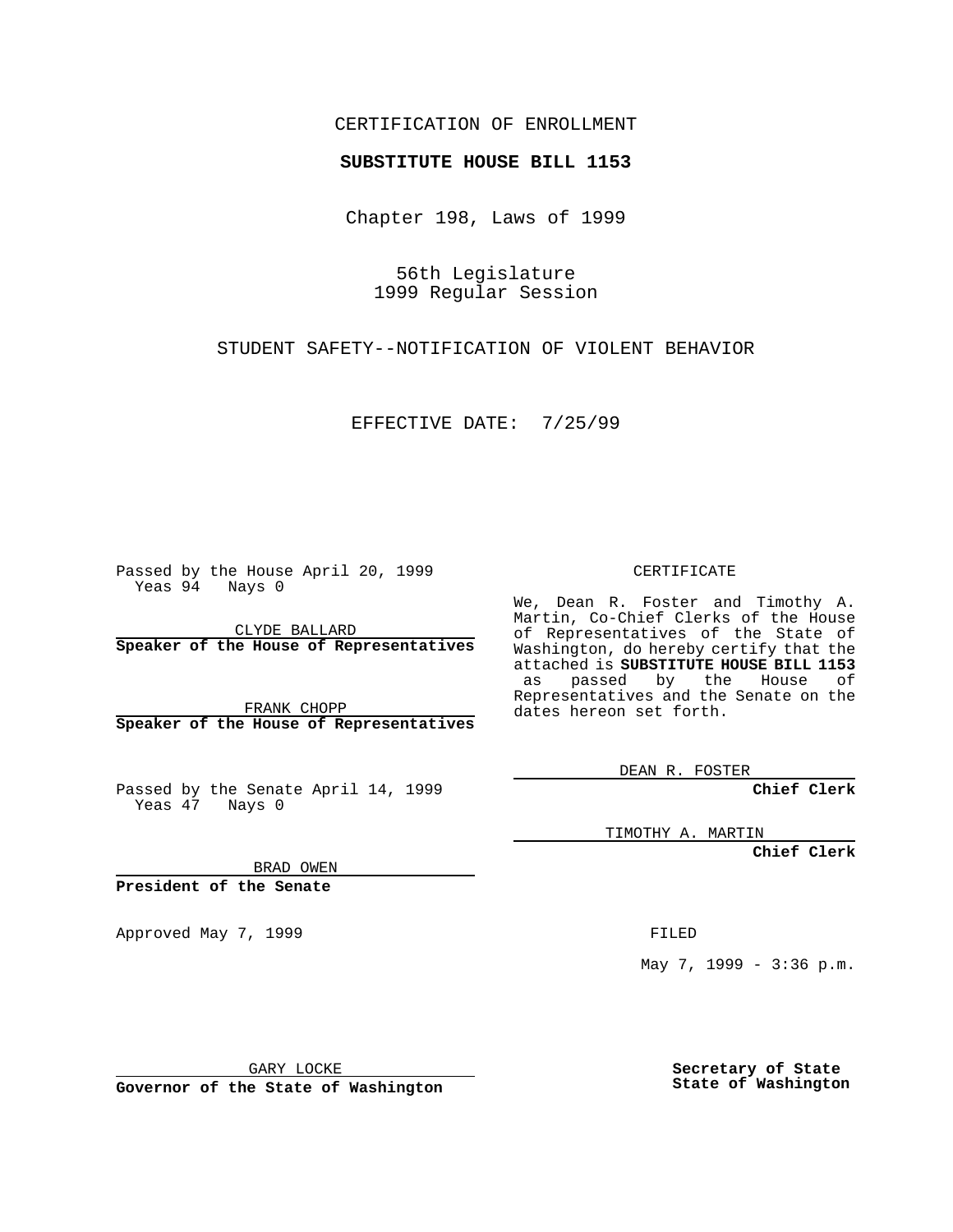## **SUBSTITUTE HOUSE BILL 1153** \_\_\_\_\_\_\_\_\_\_\_\_\_\_\_\_\_\_\_\_\_\_\_\_\_\_\_\_\_\_\_\_\_\_\_\_\_\_\_\_\_\_\_\_\_\_\_

\_\_\_\_\_\_\_\_\_\_\_\_\_\_\_\_\_\_\_\_\_\_\_\_\_\_\_\_\_\_\_\_\_\_\_\_\_\_\_\_\_\_\_\_\_\_\_

#### AS AMENDED BY THE SENATE

Passed Legislature - 1999 Regular Session

## **State of Washington 56th Legislature 1999 Regular Session**

**By** House Committee on Education (originally sponsored by Representatives McDonald, Kastama, Sump, Delvin, Hurst, Rockefeller, Kessler, Stensen, O'Brien, Bush, Lovick, Dickerson, Carlson, Keiser, Ogden, Hatfield, Wood, Ruderman, Tokuda, Santos, McIntire, Conway and Lantz)

Read first time 02/26/1999.

1 AN ACT Relating to the sharing of information relating to student 2 safety; and amending RCW 13.40.215, 28A.225.225, 28A.225.330, and 3 13.50.050.

4 BE IT ENACTED BY THE LEGISLATURE OF THE STATE OF WASHINGTON:

5 **Sec. 1.** RCW 13.40.215 and 1997 c 265 s 2 are each amended to read 6 as follows:

 (1)(a) Except as provided in subsection (2) of this section, at the earliest possible date, and in no event later than thirty days before discharge, parole, or any other authorized leave or release, or before transfer to a community residential facility, the secretary shall send written notice of the discharge, parole, authorized leave or release, or transfer of a juvenile found to have committed a violent offense, a sex offense, or stalking, to the following:

14 (i) The chief of police of the city, if any, in which the juvenile 15 will reside;

16 (ii) The sheriff of the county in which the juvenile will reside; 17 and

18 (iii) The approved private schools and the common school district 19 board of directors of the district in which the juvenile intends to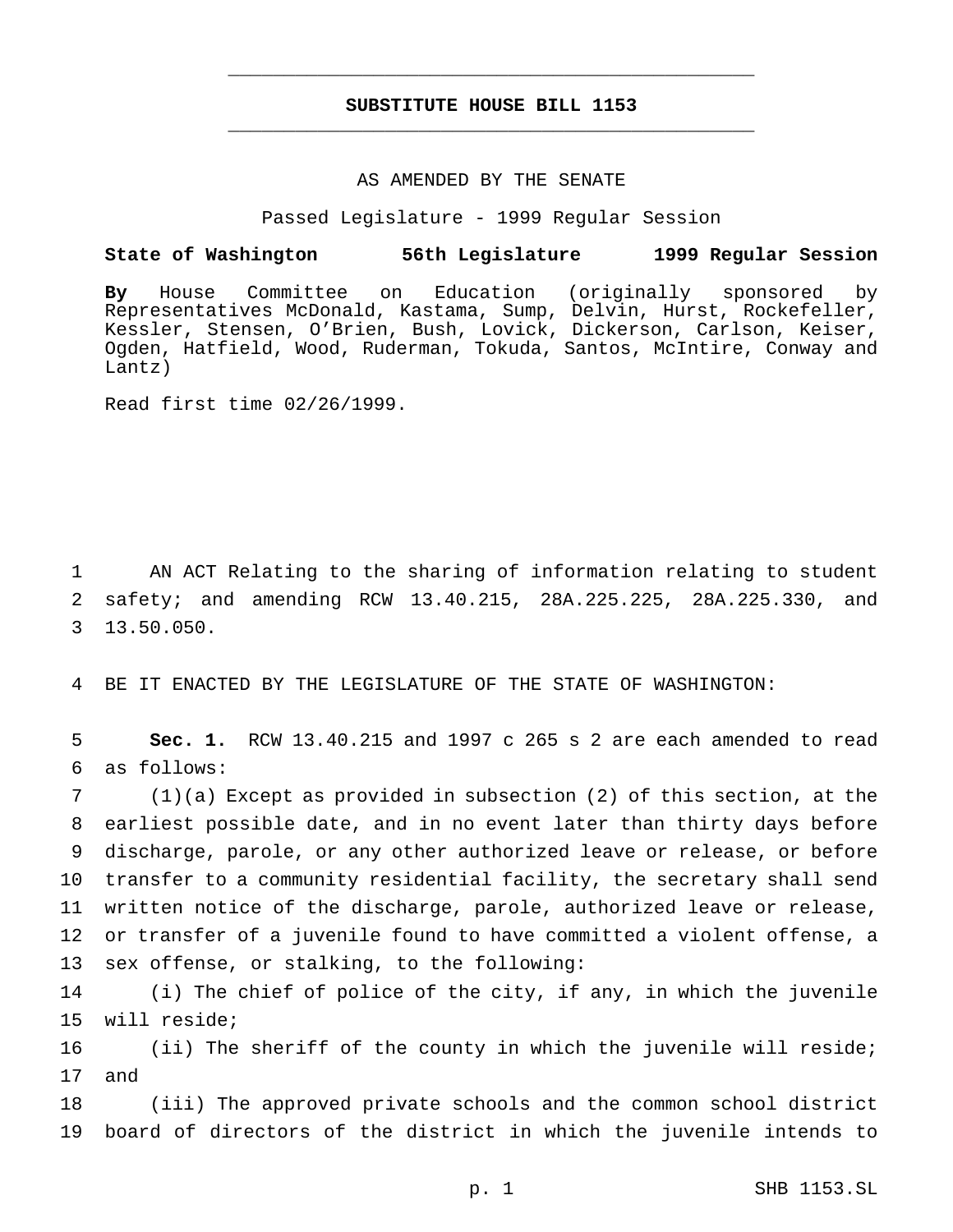reside or the approved private school or public school district in which the juvenile last attended school, whichever is appropriate, except when it has been determined by the department that the juvenile 4 is twenty-one years old( $(i + is not required to return to school under)$ 5 chapter 28A.225 RCW;)) or will be in the community for less than seven consecutive days on approved leave and will not be attending school during that time.

8 (b) After ((July 27, 1997)) the effective date of this section, the department shall send a written notice to approved private and public schools under the same conditions identified in subsection (1)(a)(iii) of this section when a juvenile adjudicated of any offense is 12 transferred to a community residential facility, discharged, paroled, 13 released, or granted a leave. The community residential facility shall 14 provide written notice of the offender's criminal history to any school 15 that the offender attends while residing at the community residential facility and to any employer that employs the offender while residing 17 at the community residential facility.

 (c) The same notice as required by (a) of this subsection shall be sent to the following, if such notice has been requested in writing about a specific juvenile:

 (i) The victim of the offense for which the juvenile was found to have committed or the victim's next of kin if the crime was a homicide; (ii) Any witnesses who testified against the juvenile in any court 24 proceedings involving the offense; and

 (iii) Any person specified in writing by the prosecuting attorney. Information regarding victims, next of kin, or witnesses requesting the notice, information regarding any other person specified in writing by the prosecuting attorney to receive the notice, and the notice are confidential and shall not be available to the juvenile. The notice to the chief of police or the sheriff shall include the identity of the juvenile, the residence where the juvenile will reside, the identity of the person, if any, responsible for supervising the juvenile, and the time period of any authorized leave.

 (d) The thirty-day notice requirements contained in this subsection shall not apply to emergency medical furloughs.

 (e) The existence of the notice requirements in this subsection will not require any extension of the release date in the event the release plan changes after notification.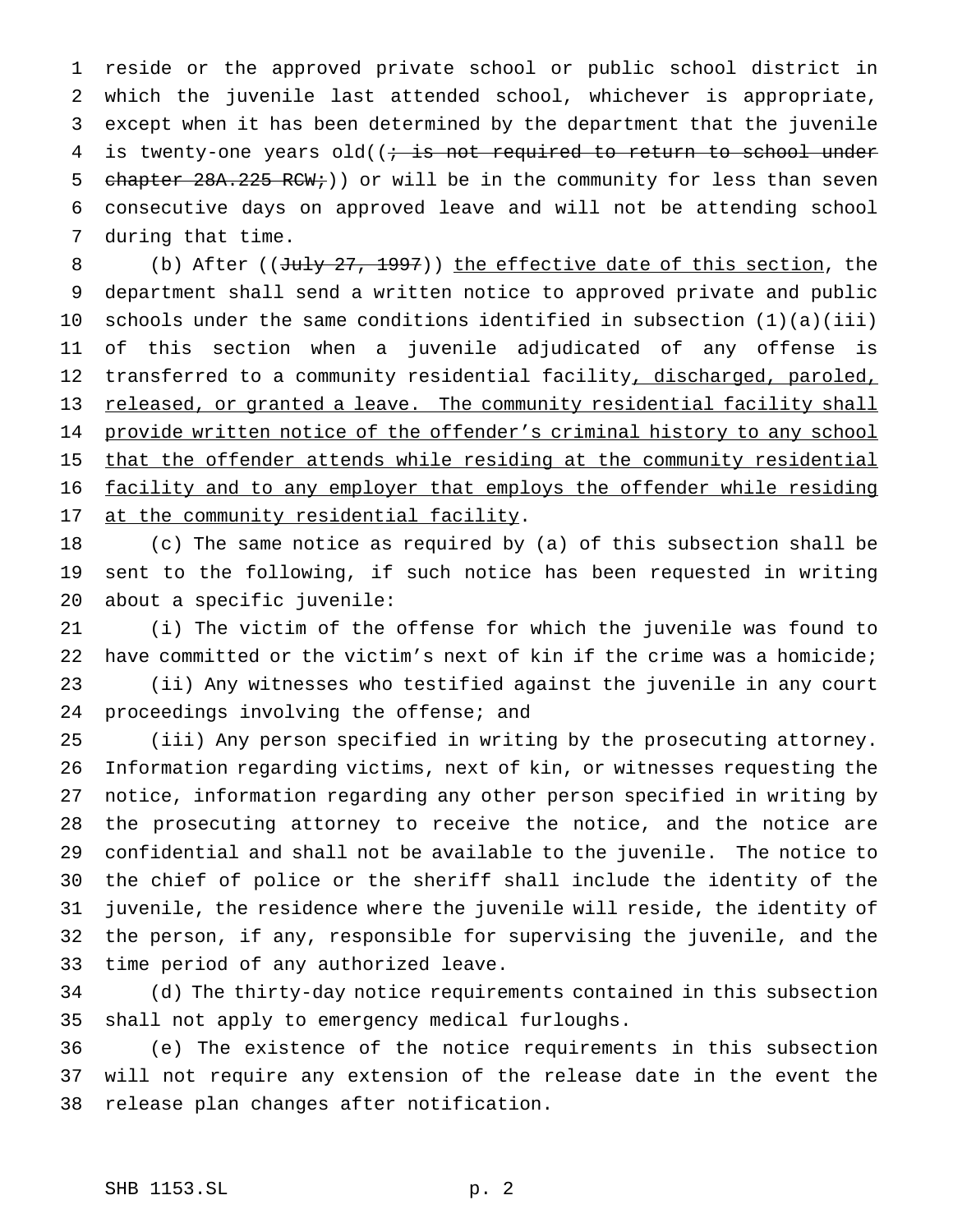(2)(a) If a juvenile found to have committed a violent offense, a sex offense, or stalking escapes from a facility of the department, the secretary shall immediately notify, by the most reasonable and expedient means available, the chief of police of the city and the sheriff of the county in which the juvenile resided immediately before the juvenile's arrest. If previously requested, the secretary shall also notify the witnesses and the victim of the offense which the juvenile was found to have committed or the victim's next of kin if the crime was a homicide. If the juvenile is recaptured, the secretary shall send notice to the persons designated in this subsection as soon as possible but in no event later than two working days after the department learns of such recapture.

 (b) The secretary may authorize a leave, for a juvenile found to have committed a violent offense, a sex offense, or stalking, which shall not exceed forty-eight hours plus travel time, to meet an emergency situation such as a death or critical illness of a member of the juvenile's family. The secretary may authorize a leave, which shall not exceed the time medically necessary, to obtain medical care not available in a juvenile facility maintained by the department. Prior to the commencement of an emergency or medical leave, the secretary shall give notice of the leave to the appropriate law enforcement agency in the jurisdiction in which the juvenile will be during the leave period. The notice shall include the identity of the juvenile, the time period of the leave, the residence of the juvenile during the leave, and the identity of the person responsible for supervising the juvenile during the leave. If previously requested, the department shall also notify the witnesses and victim of the offense which the juvenile was found to have committed or the victim's next of kin if the offense was a homicide.

 In case of an emergency or medical leave the secretary may waive all or any portion of the requirements for leaves pursuant to RCW 13.40.205 (2)(a), (3), (4), and (5).

 (3) If the victim, the victim's next of kin, or any witness is under the age of sixteen, the notice required by this section shall be sent to the parents or legal guardian of the child.

 (4) The secretary shall send the notices required by this chapter to the last address provided to the department by the requesting party. The requesting party shall furnish the department with a current address.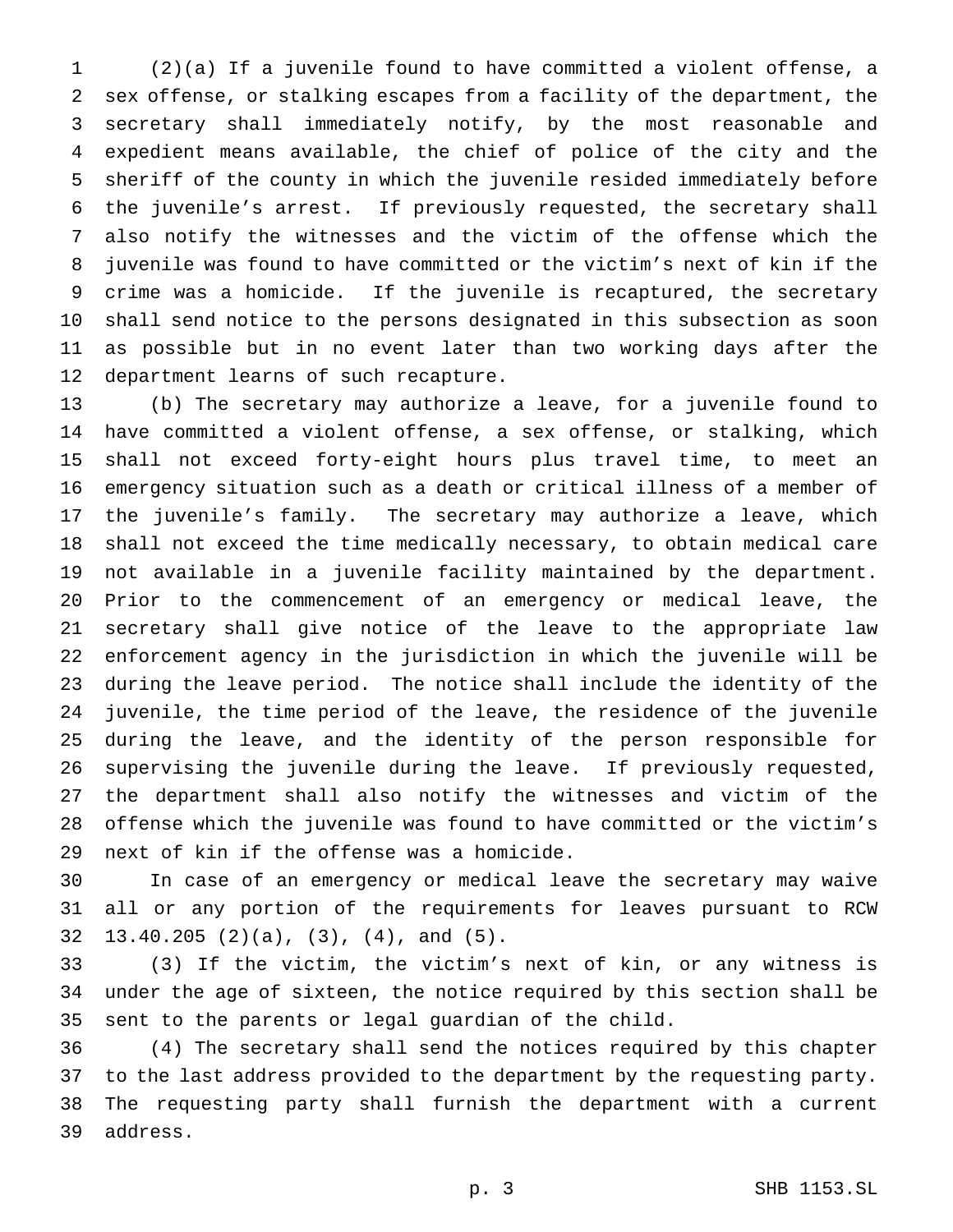(5) Upon discharge, parole, transfer to a community residential 2 facility, or other authorized leave or release, a convicted juvenile sex offender shall not attend a public or approved private elementary, middle, or high school that is attended by a victim or a sibling of a victim of the sex offender. The parents or legal guardians of the convicted juvenile sex offender shall be responsible for transportation or other costs associated with or required by the sex offender's change in school that otherwise would be paid by a school district. Upon 9 discharge, parole, transfer to a community residential facility, or other authorized leave or release of a convicted juvenile sex offender, the secretary shall send written notice of the discharge, parole, or other authorized leave or release and the requirements of this subsection to the common school district board of directors of the district in which the sex offender intends to reside or the district in which the sex offender last attended school, whichever is appropriate. The secretary shall send a similar notice to any approved private school the juvenile will attend, if known, or if unknown, to the approved private schools within the district the juvenile resides or intends to reside.

 (6) For purposes of this section the following terms have the following meanings:

(a) "Violent offense" means a violent offense under RCW 9.94A.030;

(b) "Sex offense" means a sex offense under RCW 9.94A.030;

 (c) "Stalking" means the crime of stalking as defined in RCW 9A.46.110;

 (d) "Next of kin" means a person's spouse, parents, siblings, and children.

 **Sec. 2.** RCW 28A.225.225 and 1997 c 265 s 3 are each amended to read as follows:

 (1) All districts accepting applications from nonresident students or from students receiving home-based instruction for admission to the district's schools shall consider equally all applications received. Each school district shall adopt a policy establishing rational, fair, and equitable standards for acceptance and rejection of applications by June 30, 1990. The policy may include rejection of a nonresident student if:

 (a) Acceptance of a nonresident student would result in the district experiencing a financial hardship;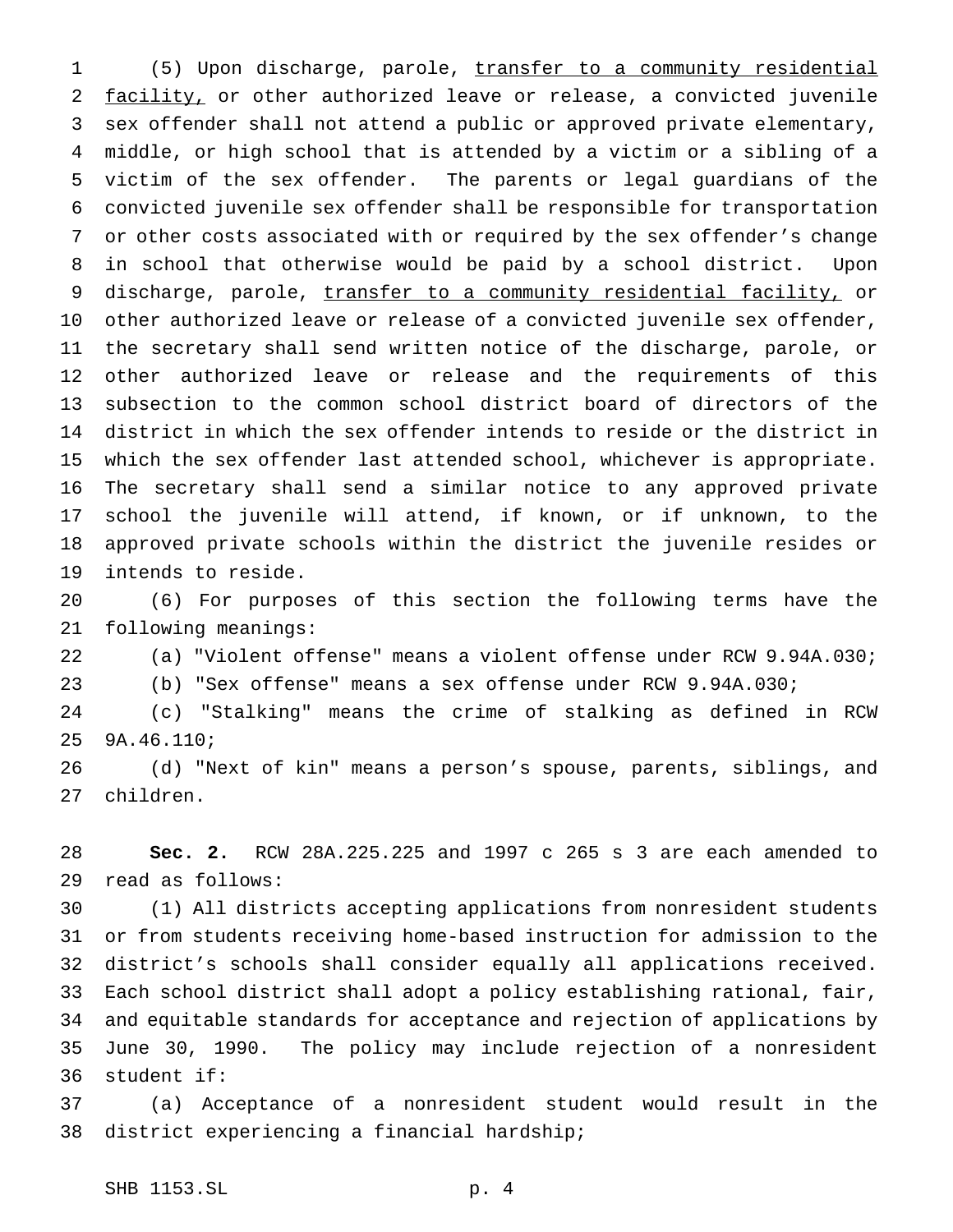(b) The student's disciplinary records indicate a history of 2 convictions for offenses or crimes, violent or disruptive behavior, or gang membership; or

 (c) The student has been expelled or suspended from a public school for more than ten consecutive days. Any policy allowing for readmission of expelled or suspended students under this subsection (1)(c) must apply uniformly to both resident and nonresident applicants.

 For purposes of subsection (1)(b) of this section, "gang" means a group which: (i) Consists of three or more persons; (ii) has identifiable leadership; and (iii) on an ongoing basis, regularly conspires and acts in concert mainly for criminal purposes.

 (2) The district shall provide to applicants written notification of the approval or denial of the application in a timely manner. If the application is rejected, the notification shall include the reason or reasons for denial and the right to appeal under RCW 28A.225.230(3).

 **Sec. 3.** RCW 28A.225.330 and 1997 c 266 s 4 are each amended to read as follows:

 (1) When enrolling a student who has attended school in another school district, the school enrolling the student may request the parent and the student to briefly indicate in writing whether or not the student has:

(a) Any history of placement in special educational programs;

(b) Any past, current, or pending disciplinary action;

 (c) Any history of violent behavior, or behavior listed in RCW 13.04.155;

(d) Any unpaid fines or fees imposed by other schools; and

 (e) Any health conditions affecting the student's educational needs.

 (2) The school enrolling the student shall request the school the student previously attended to send the student's permanent record 32 including records of disciplinary action, history of violent behavior 33 or behavior listed in RCW 13.04.155, attendance, immunization records, and academic performance. If the student has not paid a fine or fee under RCW 28A.635.060, or tuition, fees, or fines at approved private schools the school may withhold the student's official transcript, but shall transmit information about the student's academic performance, 38 special placement, immunization records, ((and)) records of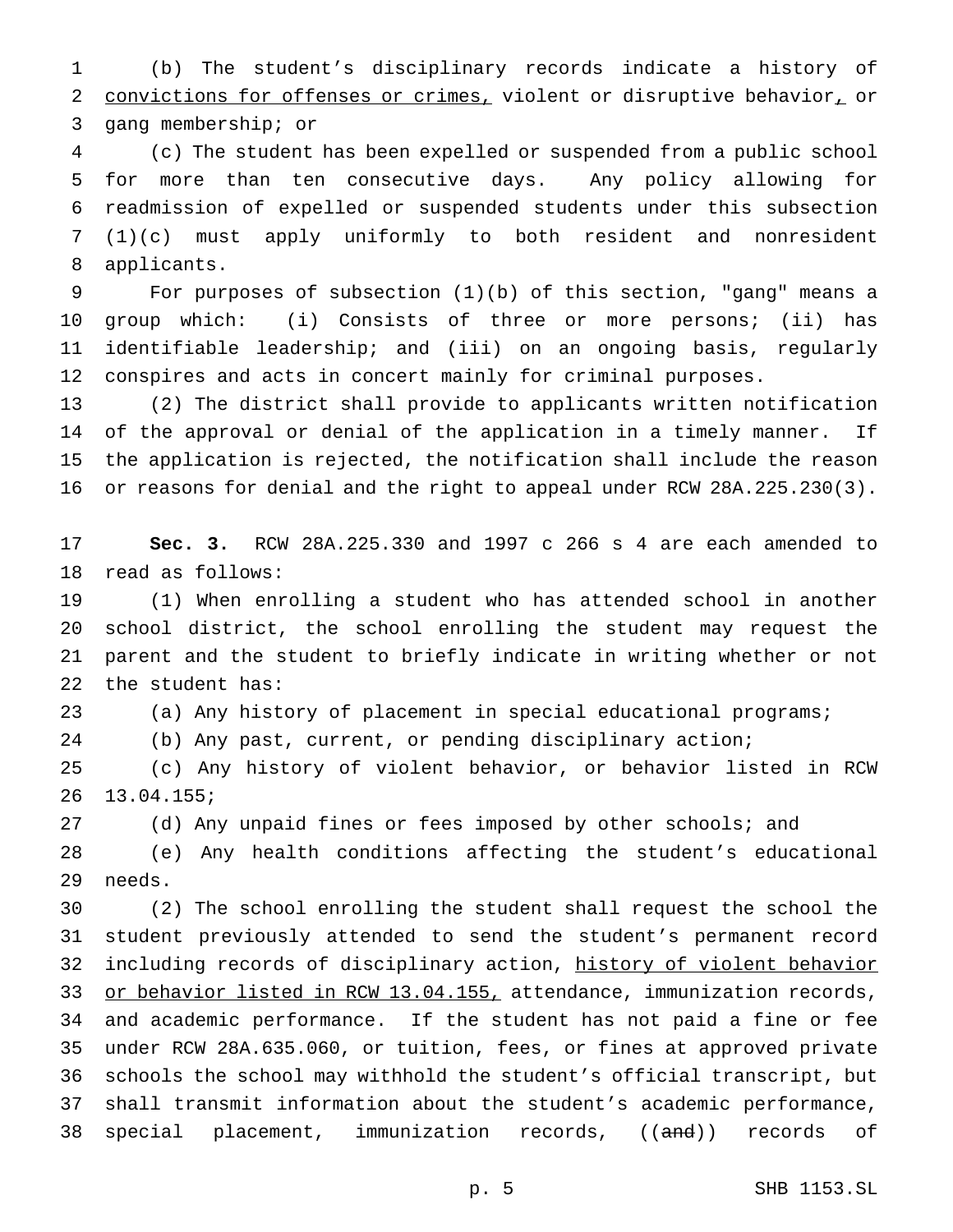disciplinary action, and history of violent behavior or behavior listed 2 in RCW 13.04.155. If the official transcript is not sent due to unpaid tuition, fees, or fines, the enrolling school shall notify both the student and parent or guardian that the official transcript will not be sent until the obligation is met, and failure to have an official transcript may result in exclusion from extracurricular activities or failure to graduate.

 (3) If information is requested under subsection (2) of this section, the information shall be transmitted within two school days after receiving the request and the records shall be sent as soon as possible. Any school district or district employee who releases the information in compliance with this section is immune from civil liability for damages unless it is shown that the school district employee acted with gross negligence or in bad faith. The state board of education shall provide by rule for the discipline under chapter 28A.410 RCW of a school principal or other chief administrator of a public school building who fails to make a good faith effort to assure compliance with this subsection.

 (4) Any school district or district employee who releases the information in compliance with federal and state law is immune from civil liability for damages unless it is shown that the school district or district employee acted with gross negligence or in bad faith.

 (5) When a school receives information under this section or RCW 13.40.215 that a student has a history of disciplinary actions, criminal or violent behavior, or other behavior that indicates the 26 student could be a threat to the safety of educational staff or other 27 students, the school shall provide this information to the student's 28 teachers and security personnel.

 **Sec. 4.** RCW 13.50.050 and 1997 c 338 s 40 are each amended to read as follows:

 (1) This section governs records relating to the commission of juvenile offenses, including records relating to diversions.

 (2) The official juvenile court file of any alleged or proven juvenile offender shall be open to public inspection, unless sealed 35 pursuant to subsection  $((+11))$   $(12)$  of this section.

 (3) All records other than the official juvenile court file are confidential and may be released only as provided in this section, RCW 13.50.010, 13.40.215, and 4.24.550.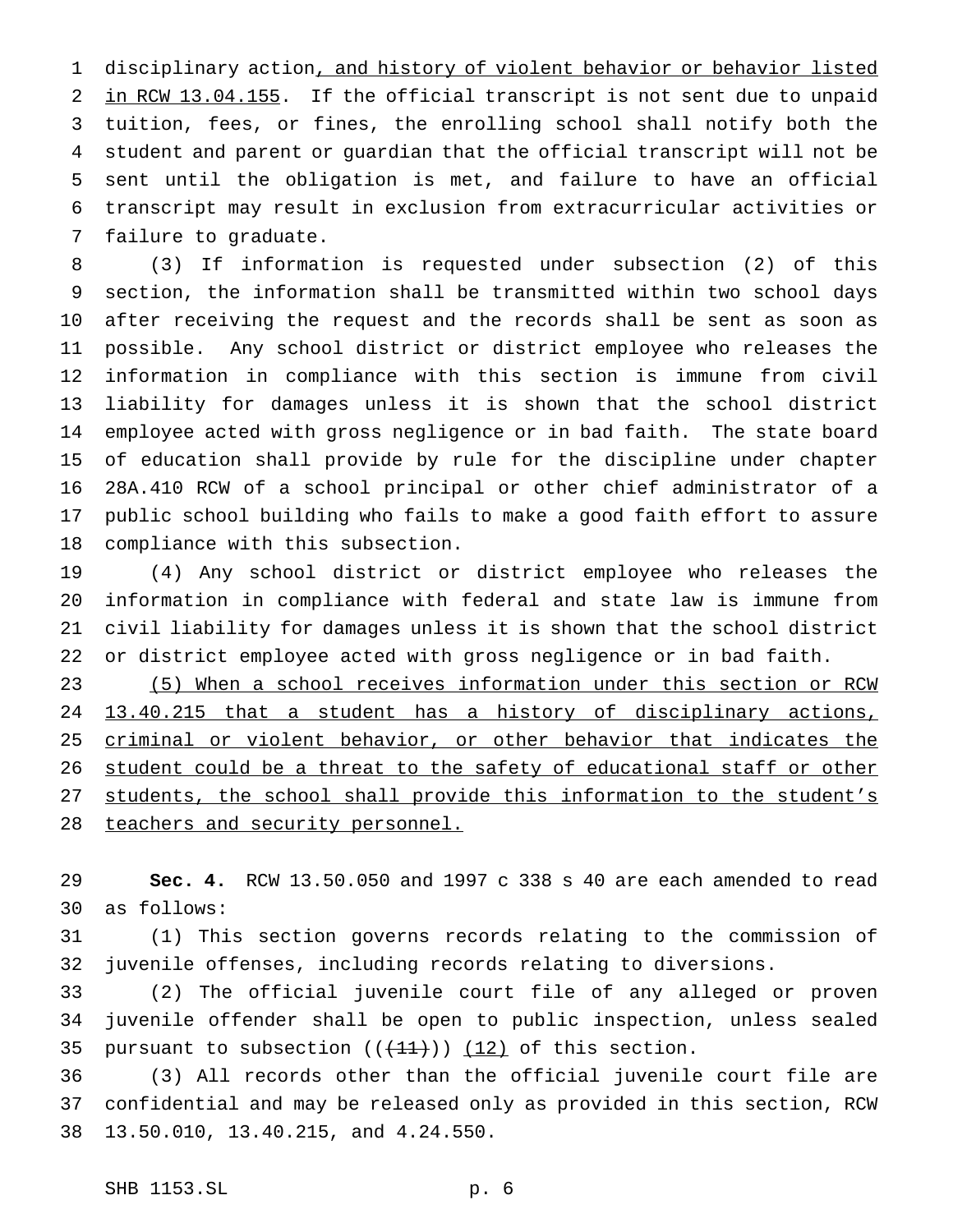(4) Except as otherwise provided in this section and RCW 13.50.010, records retained or produced by any juvenile justice or care agency may be released to other participants in the juvenile justice or care system only when an investigation or case involving the juvenile in question is being pursued by the other participant or when that other participant is assigned the responsibility for supervising the juvenile.

 (5) Except as provided in RCW 4.24.550, information not in an official juvenile court file concerning a juvenile or a juvenile's family may be released to the public only when that information could not reasonably be expected to identify the juvenile or the juvenile's family.

 (6) Notwithstanding any other provision of this chapter, the release, to the juvenile or his or her attorney, of law enforcement and prosecuting attorneys' records pertaining to investigation, diversion, and prosecution of juvenile offenses shall be governed by the rules of discovery and other rules of law applicable in adult criminal investigations and prosecutions.

19 (7) Upon the decision to arrest or the arrest, law enforcement and prosecuting attorneys may cooperate with schools in releasing information to a school pertaining to the investigation, diversion, and 22 prosecution of a juvenile attending the school. Upon the decision to 23 arrest or the arrest, incident reports may be released unless releasing 24 the records would jeopardize the investigation or prosecution or 25 endanger witnesses. If release of incident reports would jeopardize 26 the investigation or prosecution or endanger witnesses, law enforcement and prosecuting attorneys may release information to the maximum extent 28 possible to assist schools in protecting other students, staff, and 29 school property.

 (8) The juvenile court and the prosecutor may set up and maintain a central record-keeping system which may receive information on all alleged juvenile offenders against whom a complaint has been filed pursuant to RCW 13.40.070 whether or not their cases are currently pending before the court. The central record-keeping system may be computerized. If a complaint has been referred to a diversion unit, the diversion unit shall promptly report to the juvenile court or the prosecuting attorney when the juvenile has agreed to diversion. An offense shall not be reported as criminal history in any central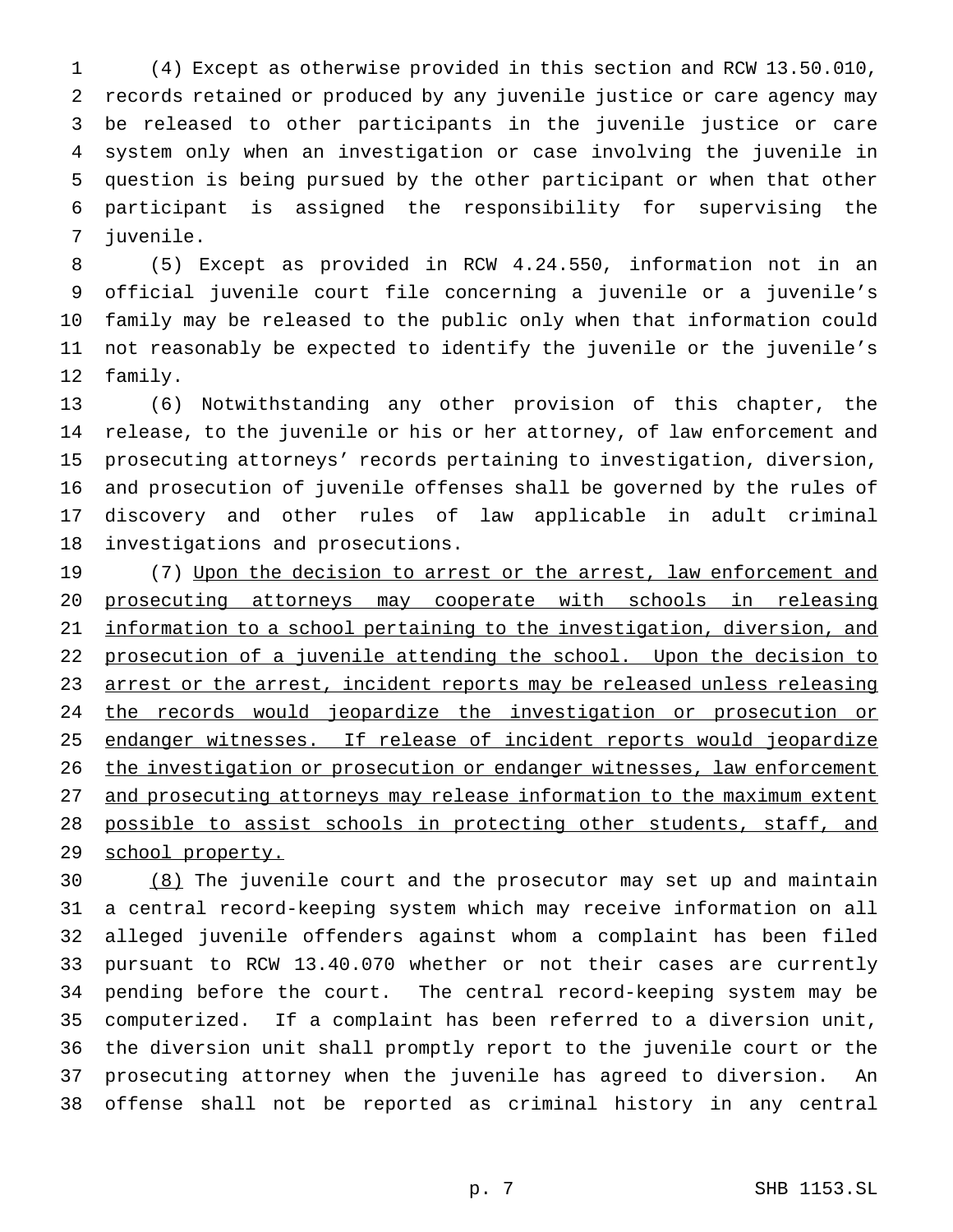record-keeping system without notification by the diversion unit of the date on which the offender agreed to diversion.

 $(1 + 8)$  (( $+ 9$ )) (9) Upon request of the victim of a crime or the victim's immediate family, the identity of an alleged or proven juvenile offender alleged or found to have committed a crime against the victim and the identity of the alleged or proven juvenile offender's parent, guardian, or custodian and the circumstance of the alleged or proven crime shall be released to the victim of the crime or the victim's immediate family.

 $((+9))$  (10) Subject to the rules of discovery applicable in adult criminal prosecutions, the juvenile offense records of an adult criminal defendant or witness in an adult criminal proceeding shall be released upon request to prosecution and defense counsel after a charge has actually been filed. The juvenile offense records of any adult convicted of a crime and placed under the supervision of the adult corrections system shall be released upon request to the adult corrections system.

 $((+10))$  (11) In any case in which an information has been filed pursuant to RCW 13.40.100 or a complaint has been filed with the prosecutor and referred for diversion pursuant to RCW 13.40.070, the person the subject of the information or complaint may file a motion with the court to have the court vacate its order and findings, if any, 23 and, subject to subsection  $((+22))$   $(23)$  of this section, order the sealing of the official juvenile court file, the social file, and records of the court and of any other agency in the case.

 $((+11))$   $(12)$  The court shall grant the motion to seal records made 27 pursuant to subsection  $((+10))$  (11) of this section if it finds that: (a) For class B offenses other than sex offenses, since the last date of release from confinement, including full-time residential treatment, if any, or entry of disposition, the person has spent ten consecutive years in the community without committing any offense or crime that subsequently results in conviction. For class C offenses other than sex offenses, since the last date of release from confinement, including full-time residential treatment, if any, or entry of disposition, the person has spent five consecutive years in the community without committing any offense or crime that subsequently results in conviction;

 (b) No proceeding is pending against the moving party seeking the conviction of a juvenile offense or a criminal offense;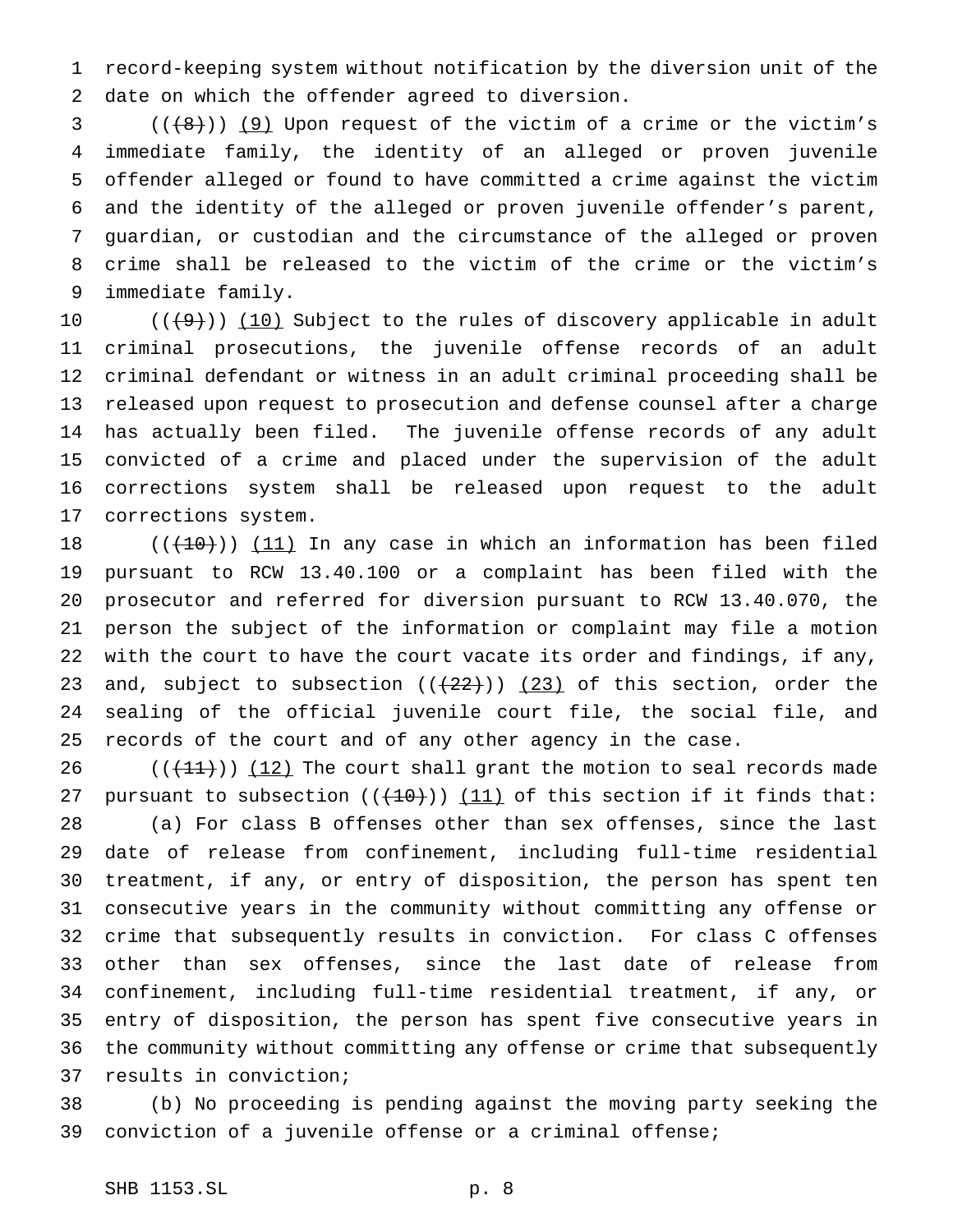(c) No proceeding is pending seeking the formation of a diversion agreement with that person;

 (d) The person has not been convicted of a class A or sex offense; and

(e) Full restitution has been paid.

 $((+12))$  (13) The person making a motion pursuant to subsection  $((+10))$   $(11)$  of this section shall give reasonable notice of the motion to the prosecution and to any person or agency whose files are sought to be sealed.

 $((+13))$   $(14)$  If the court grants the motion to seal made pursuant 11 to subsection  $((+10))$   $(11)$  of this section, it shall, subject to 12 subsection  $((+22))$   $(23)$  of this section, order sealed the official juvenile court file, the social file, and other records relating to the case as are named in the order. Thereafter, the proceedings in the case shall be treated as if they never occurred, and the subject of the records may reply accordingly to any inquiry about the events, records of which are sealed. Any agency shall reply to any inquiry concerning confidential or sealed records that records are confidential, and no information can be given about the existence or nonexistence of records concerning an individual.

 $((+14))$   $(15)$  Inspection of the files and records included in the order to seal may thereafter be permitted only by order of the court upon motion made by the person who is the subject of the information or complaint, except as otherwise provided in RCW 13.50.010(8) and 25 subsection  $((22))$   $(23)$  of this section.

26 ( $(\overline{+15})$ ) (16) Any adjudication of a juvenile offense or a crime subsequent to sealing has the effect of nullifying the sealing order. Any charging of an adult felony subsequent to the sealing has the effect of nullifying the sealing order for the purposes of chapter 9.94A RCW.

 $((+16))$   $(17)$  A person eighteen years of age or older whose criminal history consists of only one referral for diversion may request that the court order the records in that case destroyed. The 34 request shall be granted, subject to subsection  $((+22))$  (23) of this section, if the court finds that two years have elapsed since completion of the diversion agreement.

 (( $(17)$ )) (18) If the court grants the motion to destroy records 38 made pursuant to subsection  $((+16))$   $(17)$  of this section, it shall, 39 subject to subsection  $((+22))$   $(23)$  of this section, order the official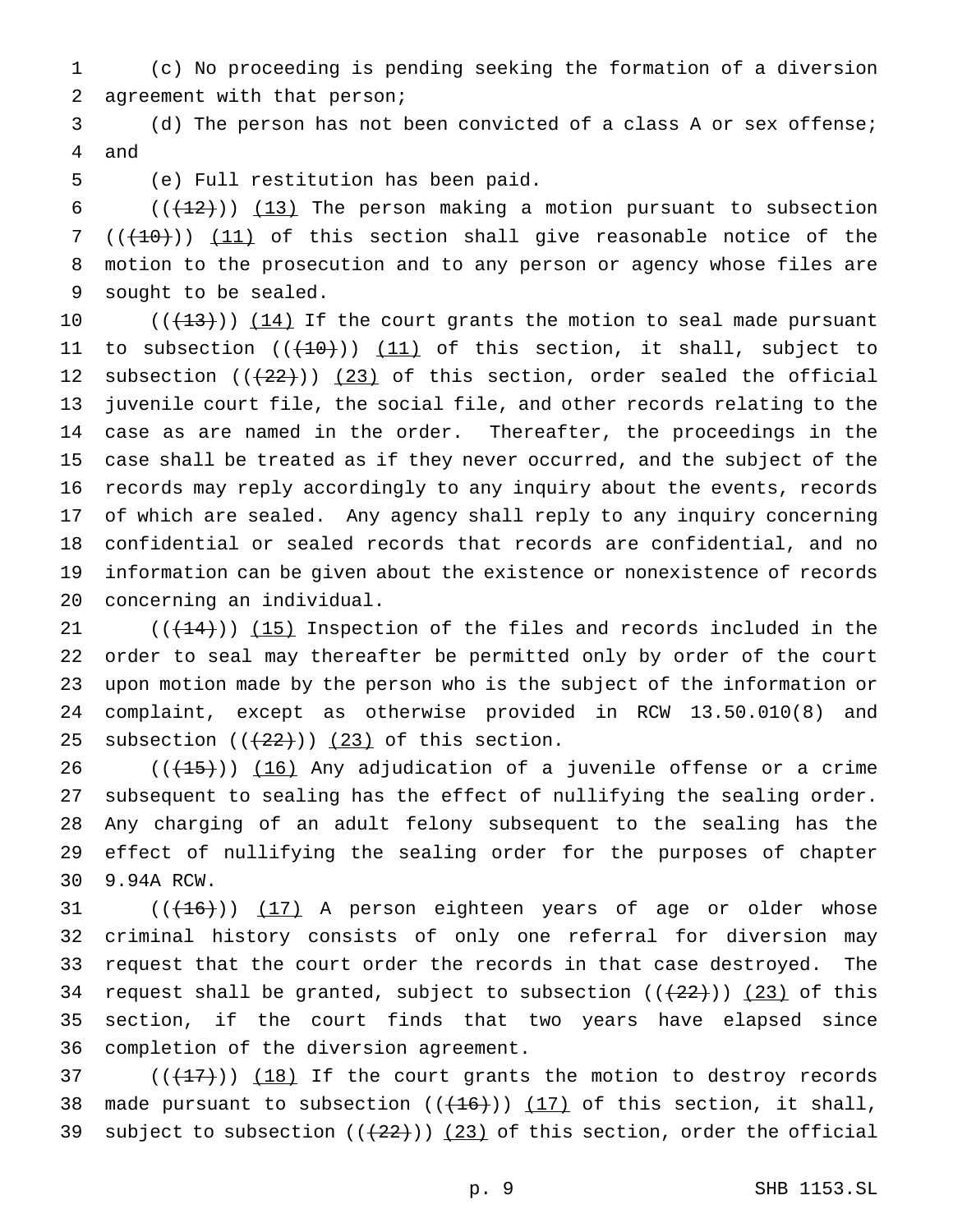juvenile court file, the social file, and any other records named in the order to be destroyed.

3 (( $(18)$ )) (19) The person making the motion pursuant to subsection  $((+16))$   $(17)$  of this section shall give reasonable notice of the motion to the prosecuting attorney and to any agency whose records are sought to be destroyed.

7 (( $(19)$ )) (20) Any juvenile to whom the provisions of this section may apply shall be given written notice of his or her rights under this section at the time of his or her disposition hearing or during the diversion process.

 $((+20))$   $(21)$  Nothing in this section may be construed to prevent a crime victim or a member of the victim's family from divulging the identity of the alleged or proven juvenile offender or his or her family when necessary in a civil proceeding.

 $((+21))$   $(22)$  Any juvenile justice or care agency may, subject to 16 the limitations in subsection  $((22))$  (23) of this section and (a) and (b) of this subsection, develop procedures for the routine destruction of records relating to juvenile offenses and diversions.

 (a) Records may be routinely destroyed only when the person the subject of the information or complaint has attained twenty-three years of age or older, or is eighteen years of age or older and his or her criminal history consists entirely of one diversion agreement and two years have passed since completion of the agreement.

 (b) The court may not routinely destroy the official juvenile court file or recordings or transcripts of any proceedings.

 (( $(22)$ )) (23) No identifying information held by the Washington state patrol in accordance with chapter 43.43 RCW is subject to destruction or sealing under this section. For the purposes of this subsection, identifying information includes photographs, fingerprints, palmprints, soleprints, toeprints and any other data that identifies a person by physical characteristics, name, birthdate or address, but does not include information regarding criminal activity, arrest, charging, diversion, conviction or other information about a person's treatment by the criminal justice system or about the person's behavior.

 $((+23))$   $(24)$  Information identifying child victims under age eighteen who are victims of sexual assaults by juvenile offenders is confidential and not subject to release to the press or public without the permission of the child victim or the child's legal guardian.